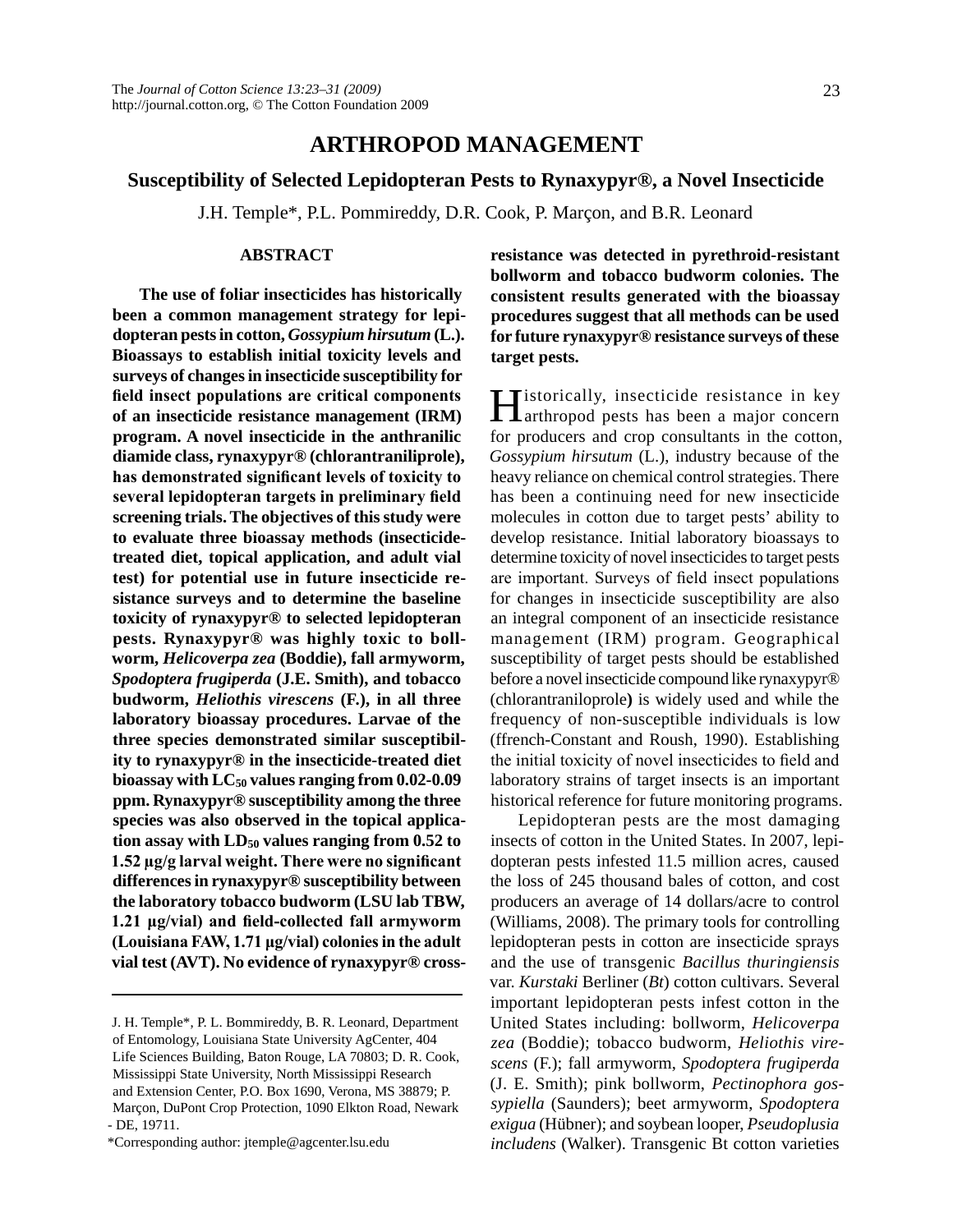(Bollgard®) introduced in 1996 effectively managed key lepidopteran pests such as the tobacco budworm and pink bollworm. However, Bollgard® has provided inconsistent control of other important lepidopteran pests of cotton such as bollworm, fall armyworm, beet armyworm, and soybean looper. Supplemental applications of insecticide sprays have been necessary to control infestations of these pests in numerous instances (Stewart et al., 2000; Leonard et al., 2003).

Historically, shifts in insecticide susceptibility have created insecticide-resistant populations of these pests. Resistance to organochlorines, DDT, organophosphates, and carbamates (Sparks, 1981; Elzen et al., 1992) has been reported in bollworm and tobacco budworm. Pyrethroid resistance has also been reported in tobacco budworm (Plapp et al., 1990, Elzen et al., 1992). A general decrease in pyrethroid susceptibility of bollworm has been reported in South Carolina (Brown et al., 1998), Texas (Pietrantonio et al., 2005), Louisiana (Temple et al., 2006; 2008) and in Mid-West populations (Hutchison, 2005; Hutchison et al., 2007). Fall armyworm resistance to pyrethroids, carbamates, and organophosphates has also been reported (Yu, 1992). The performance of insecticides against these pests is important in many cotton production systems, especially those using non-Bt cotton cultivars (41% of U.S. acreage) and in many other field, fruit, and vegetable crops that these pests may infest.

Development of insecticides that act on novel biochemical pathways is essential due to the propensity of target pest populations to develop resistance. Rynaxypyr® is a novel anthranilic diamide insecticide developed by DuPont Crop Protection and recently registered in the United Stated for control of a broad range of insect pests (Anonymous 2007 ; Yu,

2008). This class of insecticides targets the ryanodine receptors in muscle cells (Lahm et al., 2005). Activation of these receptors causes unregulated release of internal  $Ca^{2+}$  stores leading to depletion of calcium, muscle paralysis, and ultimate death (Cordova et al., 2007). The symptoms of rynaxypyr® intoxication in treated insects include feeding cessation, lethargy, paralysis, and regurgitation. Rynaxypyr® has demonstrated very low mammalian toxicity and a favorable eco-toxicological profile (Cordova et al., 2006). In addition, Rynaxypyr® has been highly efficacious against several lepidopteran species at relatively low application rates (Cordova et al., 2006; Lahm et al., 2007). The objectives of this study were to determine the baseline toxicity of rynaxypyr® to three major lepidopteran pests of cotton and to evaluate three bioassay methods for potential use in future insecticide resistance monitoring surveys.

#### **Materials and Methods**

**Lepidopteran Target Species.** The insect colonies for these bioassays included both insecticidesusceptible laboratory strains and colonies derived from field populations. Bollworm colonies were established (minimum of 300 larvae collected) from several crops and states representing diverse geographic regions across the United States during 2007 (Table 1). A Louisiana field collection was made from sweet corn, *Zea mays* L., in 2007 (Louisiana BW), and laboratory colonies (LSU Lab BW and DuPont Lab BW) originally obtained from Bio-Serv (Frenchtown, NJ) and Chesapeake Pearl (Newark, DE) insectaries. The LSU BW laboratory colony has been in culture since 1998 and is highly susceptible to pyrethroids. The tobacco budworm laboratory colony (LSU Lab

**Table 1. Description of insect species, collection site/date, and original host.**

| <b>Species</b>             | <b>Colony Name</b>         | <b>Collection Site</b> | <b>Host</b>    | Date               |
|----------------------------|----------------------------|------------------------|----------------|--------------------|
| <b>Heliothis virescens</b> | <b>LSU Lab TBW</b>         | N.E. Louisiana         | cotton         | <b>August 1977</b> |
| <b>Heliothis virescens</b> | <b>Louisiana TBW</b>       | Winnsboro, LA          | garbanzo beans | <b>July 2006</b>   |
| Helicoverpa zea            | <b>LSU Lab BW</b>          | Lab                    | Lab            | Lab                |
| Helicoverpa zea            | <b>Georgia BW</b>          | Leary, GA              | peanut         | <b>July 2007</b>   |
| Helicoverpa zea            | <b>North Carolina BW</b>   | Jamesville, NC         | field corn     | <b>July 2007</b>   |
| Helicoverpa zea            | Virginia BW                | <b>Eastville, VA</b>   | field corn     | <b>July 2007</b>   |
| Helicoverpa zea            | <b>Delaware BW</b>         | Georgetown, DE         | tomato         | <b>August</b> 2007 |
| Helicoverpa zea            | <b>Louisiana BW</b>        | Winnsboro, LA          | sweet corn     | <b>August</b> 2007 |
| Helicoverpa zea            | <b>Chesapeake Pearl BW</b> | Lab                    | Lab            | Lab                |
| Spodoptera frugiperda      | <b>Louisiana FAW</b>       | Winnsboro, LA          | field corn     | <b>July 2006</b>   |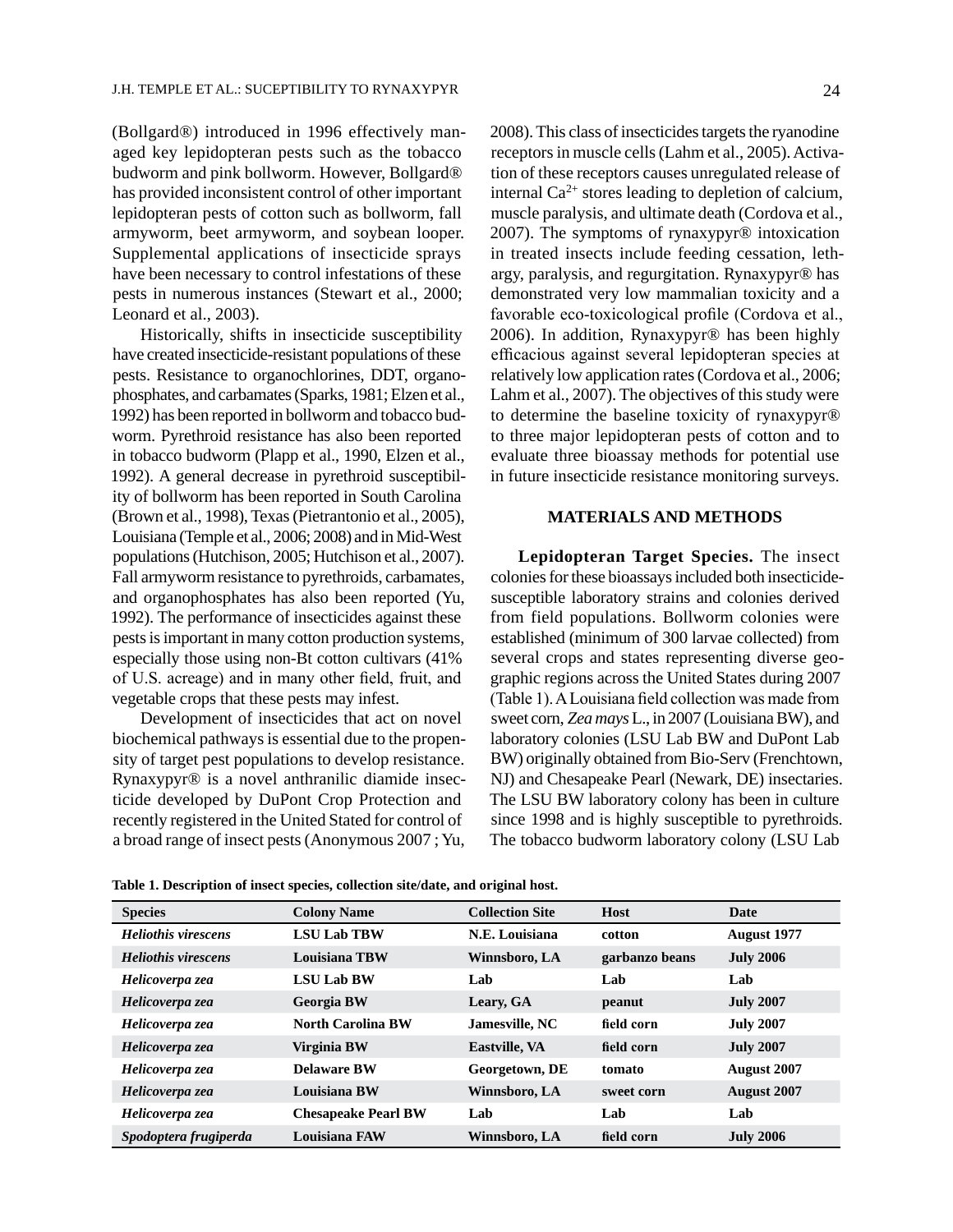TBW) has been in continuous culture since 1977 and is also susceptible to pyrethroids. A field collection of pyrethroid-resistant tobacco budworm larvae (Louisiana TBW) was obtained in early August 2007 from a garbanzo bean, *Cicer arietinum* L., field near Winnsboro, LA. The fall armyworm field colony (Louisiana FAW) utilized in these studies was collected from a conventional field corn, *Zea mays* L. hybrid, during late July 2006 near Winnsboro, LA. All larvae were reared on a laboratory meridic diet (Heliothine Premix, Ward's Natural Science, Rochester, NY). Adults were fed a 20% solution of sucrose and water. The colonies were maintained at a 14:10 (L:D) photoperiod at 80º F with a relative humidity of 70-80%. Field-collected insects were allowed to complete 1-2 generations in the laboratory before bioassays. The  $F_1$  or  $F_2$  progeny was then exposed to rynaxypyr® in selected bioassays.

**Insecticide-Treated Diet.** A meridic semi-solid diet (Heliothine Premix) was prepared following the manufacturer's suggested protocol. Formulated rynaxypyr® (35% wettable granular [WG] DuPont Crop Protection, Newark, DE) was dissolved in distilled water to create a stock solution of 100  $\mu$ g/ ml. Serial dilutions of desired concentrations of rynaxypyr® were diluted in 40 ml of distilled water. Desired concentrations (40 ml) of rynaxypyr® in a water solution were mixed with diet to yield 200 ml of insecticide-treated diet. The insecticide-treated diet was agitated for 30-45 s in a 2 liter bowl using a hand mixer to distribute insecticide evenly (Black and Decker, Miramar, FL). Insecticide-treated diet (7 ml/ cup) was then placed in 30 ml plastic cups (Solo Cup Co., Highland Park, IL). Insecticide concentrations ranged from 0.01 parts per million (ppm) to 0.75 ppm of diet. The insecticide-treated diet was stored in the refrigerator (4°C) and used within 7 d of preparation. Three to five replicates (20-50 larvae per concentration) were used for each colony. Third instar larvae (20-30 mg) were utilized in tobacco budworm and bollworm bioassays. Third instar larvae (25-35 mg) were also utilized in fall armyworm bioassays. Larvae were placed on rynaxypyr®-treated and non-treated (control) diet. Insects were evaluated at 96 h after exposure (HAE) for mortality. Larvae were considered dead if they could not right themselves after being placed on their dorsal surface. Data were corrected for control mortality (Abbott, 1925) and analyzed with probit analysis using Polo-Plus (LeOra Software, 2006) to obtain dose mortality ( $LC_{50}$  and  $LC_{90}$ ) values. Non-overlapping confidence limits (95%) were used to detect significant differences among colonies and species.

**Direct Application of Insecticide to Larvae.**  Topical application bioassays generally utilize acetone as the solvent/diluent to dissolve technical grade products, but the insolubility of technical grade rynaxypyr® (99.2%, DuPont Crop Protection, Newark, DE) in acetone required an alternative solvent. Rynaxypyr® was dissolved in dimethyl sulfoxide (DMSO) and dilutions were adjusted to yield the desired insecticide concentrations. A range  $(0.01\mu\text{g}/\mu\text{l}$  to  $0.75\mu\text{g}/\mu\text{l}$ ) of doses was utilized in this bioassay. One µl of insecticide solution was applied to the thoracic dorsum of each larva with a Hamilton micro-syringe (Hamilton Co., Reno, NV). Control larvae were treated only with 1 µl of DMSO. Three to six replicates with 20-50 larvae per dose were used to obtain dose mortality values for the target colonies. Third instars of tobacco budworm (20-30 mg), bollworm (20-30 mg) and fall armyworm (25-35 mg) were used in the bioassays. Mortality was determined at 72 h after treatment (HAT). Larval mortality was determined in the same manner as in the insecticide-treated diet bioassays. Data were corrected and analyzed as previously described to obtain dose mortality  $(LD_{50}$  and  $LD_{90})$  values. LD values and confidence limits were standardized to µg/g larval weight for comparison among species. Non-overlapping confidence limits (95%) were used to indicate significant differences among colonies and species.

**Insecticide Residue on Glass.** Adult vial test (AVT) bioassays similar to those described by Plapp et al. (1987) were used to determine the susceptibility of selected lepidopteran adults (moths) to rynaxypyr®. Technical grade rynaxypyr® did not readily dissolve in several commercial solvents including acetone, methanol, or ethanol. Therefore, a stock solution of rynaxypyr® was prepared by dissolving formulated rynaxypyr® (35% WG, Du-Pont Crop Protection, Newark, DE) in a solution of distilled water (5%) and acetone (95%). Serial dilutions were generated from the stock solution to yield desired insecticide concentrations. Concentrations used in the AVT ranged from 0.1µg/vial to 20 µg/vial. The interior surface of 20 ml glass scintillation vials was coated with 0.5 ml of the appropriate insecticide solution. Uncapped vials were then rotated on a modified hot dog roller (Star Manufacturing International, St. Louis, MO) (heating element disconnected) until all acetone/water solution evaporated leaving only the insecticide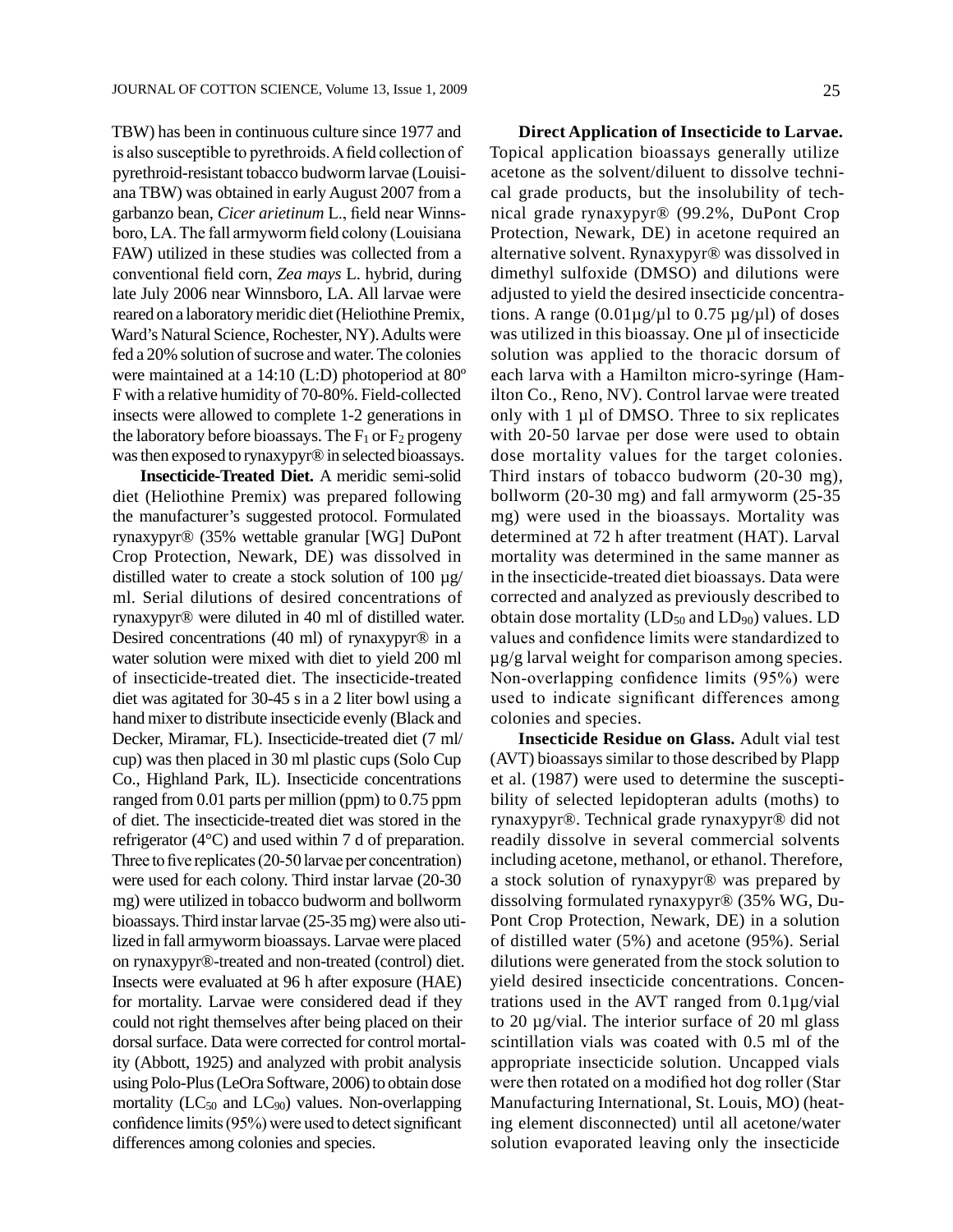residue. Vials were stored in a dark environment at room temperature until needed for the bioassays. Freshly emerged (1-d-old) adults (1 moth/ vial) were placed into insecticide-treated and nontreated (control) vials. Mortality was determined at 24 HAE. Moths were considered dead if they were incapable of sustained flight for 1 m (Graves et al. 1988). Four to six replicates (20-50 moths per dose) were used for each colony. Data were corrected and analyzed as previously described to obtain dose mortality ( $LC_{50}$  and  $LC_{90}$ ) values. Non-overlapping confidence limits (95%) were used to indicate significant differences among colonies and species.

Cypermethrin susceptibility for several the colonies (LSU lab BW, Louisiana BW 2007, LSU lab TBW, and Louisiana TBW) was ascertained using AVT testing procedures as previously described by Temple et al. (2006) and Plapp et al. (1987).

#### **Results**

**Insecticide-Treated Diet.** An initial experiment was conducted on the LSU Lab BW colony to determine the consistency and repeatability of these procedures. Four replications of this experiment indicated that mortality results and slopes of response lines were very similar (Figure 1). The  $LC_{50}$ 's for LSU Lab BW ranged from 0.06-0.09 ppm of treated diet among the four replicates. There were no significant differences in rynaxypyr® susceptibility between the field (Louisiana TBW) and laboratory (LSU Lab TBW) strains of tobacco budworm. The  $LC_{50}$ 's and

LC<sub>90</sub>'s for the field and laboratory tobacco budworms were 0.03 and 0.22 ppm for the field and 0.02 and 0.13 ppm for the laboratory strains, respectively (Table 2). Susceptibility of all bollworm colonies was very similar with  $LC_{50}$  values ranging from 0.04-0.09 ppm. The  $LC_{90}$  values for the bollworm colonies ranged from  $0.11$ -0.34 ppm. The  $LC_{50}$  and LC90 values for the Louisiana FAW colony were 0.07 and 0.21 ppm, respectively. All species exhibited similar susceptibility to rynaxypyr® with average  $LC_{50}$ 's for tobacco budworm, bollworm, and fall armyworm of 0.03, 0.06, and 0.07 ppm, respectively.



**Figure 1. Dose-response and slope of the LSU Lab BW colony exposed to rynaxypyr® in an insecticide-treated diet bioassay.**

**Direct Application of Insecticide to Larvae.**  This bioassay was first performed on the LSU Lab TBW colony to validate the procedures. Mortality results and slopes of the response lines were very similar among four replications (Figure 2). The  $LD_{50}$ 's for the LSU Lab TBW colony ranged from 0.24-0.72

**Table 2. Comparative susceptibility of tobacco budworm, bollworm, and fall armyworm larvae to rynaxypyr® in dosemortality curves generated with insecticide-treated diet.**

| <b>Colony Name</b>       | <b>Species</b>         | N          | $LC_{50}^z$ | 95%CL <sup>z,y</sup> | LC <sub>90</sub> <sup>z</sup> | $95\%$ CL <sup>z,y</sup> | <b>Slope</b>    | $\chi$ -square |
|--------------------------|------------------------|------------|-------------|----------------------|-------------------------------|--------------------------|-----------------|----------------|
| <b>LSU Lab TBW</b>       | <b>Tobacco budworm</b> | 240        | 0.02        | $0.01 - 0.03$        | 0.13                          | $0.09 - 0.23$            | $1.52 \pm 0.31$ | 2.74           |
| <b>Louisiana TBW</b>     | <b>Tobacco budworm</b> | 215        | 0.03        | $0.02 - 0.04$        | 0.22                          | $0.13 - 0.51$            | $1.39 \pm 0.23$ | 1.94           |
| <b>LSU Lab BW</b>        | <b>Bollworm</b>        | 280        | 0.07        | $0.05 - 0.10$        | 0.20                          | $0.13 - 0.47$            | $2.85 \pm 0.31$ | $11.82*$       |
| <b>Georgia BW</b>        | <b>Bollworm</b>        | <b>240</b> | 0.04        | $0.03 - 0.05$        | 0.11                          | $0.08 - 0.15$            | $3.15 \pm 0.41$ | 1.80           |
| <b>North Carolina BW</b> | <b>Bollworm</b>        | 180        | 0.05        | $0.04 - 0.06$        | 0.16                          | $0.12 - 0.26$            | $2.56 \pm 0.36$ | 3.43           |
| Virginia BW              | <b>Bollworm</b>        | <b>240</b> | 0.04        | $0.03 - 0.05$        | 0.12                          | $0.09 - 0.17$            | $2.69 \pm 0.34$ | 2.90           |
| <b>Delaware BW</b>       | <b>Bollworm</b>        | 210        | 0.09        | $0.07 - 0.12$        | 0.34                          | $0.22 - 0.80$            | $2.23 \pm 0.28$ | 4.27           |
| <b>Louisiana BW</b>      | <b>Bollworm</b>        | <b>210</b> | 0.06        | $0.05 - 0.07$        | 0.17                          | $0.13 - 0.26$            | $2.83 \pm 0.41$ | 3.12           |
| <b>DuPont BW</b>         | <b>Bollworm</b>        | <b>240</b> | 0.04        | $0.03 - 0.05$        | 0.12                          | $0.09 - 0.16$            | $2.78 \pm 0.35$ | 2.69           |
| <b>Louisiana FAW</b>     | <b>Fall Armyworm</b>   | 455        | 0.07        | $0.06 - 0.08$        | 0.21                          | $0.17 - 0.28$            | $2.61 \pm 0.24$ | 3.50           |

**<sup>z</sup> PPM**

**<sup>y</sup> Confidence Limits**

**\* Indicates a significant chi-square value**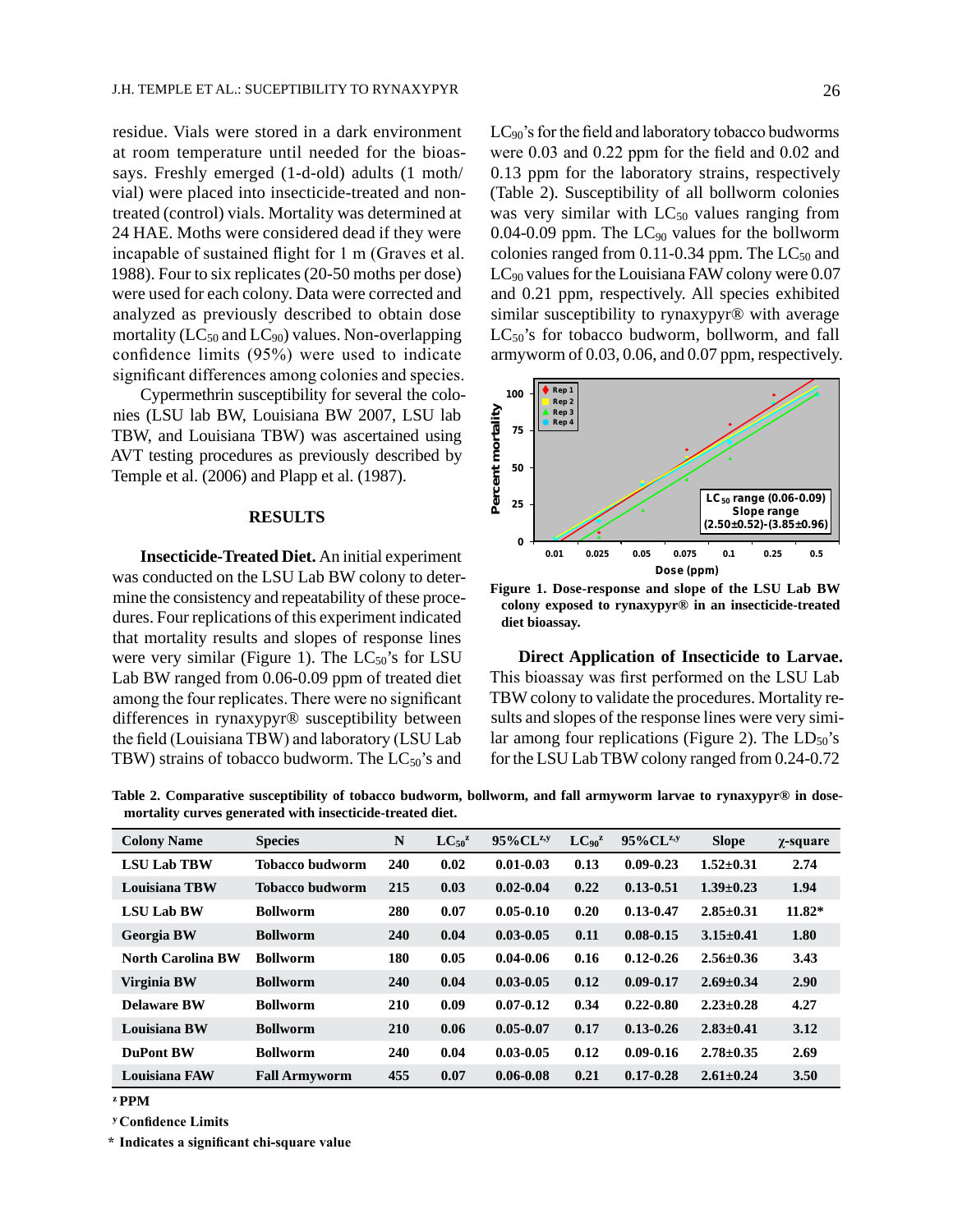$\mu$ g/g larval weight among the four replicates. There were no significant differences in rynaxypyr® susceptibility between the field and laboratory colonies of tobacco budworms. The  $LD_{50}$ 's and  $LD_{90}$ 's for tobacco budworms were 0.68 and 9.64 µg/g larval weight for the field (Louisiana TBW) and 0.52 and 9.16 µg/g larval weight for the laboratory (LSU Lab TBW) colonies, respectively (Table 3). Bollworm and fall armyworm expressed similar susceptibility to rynaxypyr $\circledR$ , with  $LD_{50}$ 's and  $LD_{90}$ 's of 0.84 and 6.24 µg/g larval weight for bollworm (LSU Lab BW) and 1.43 and 20.11  $\mu$ g/g larval weight for fall armyworm (Louisiana FAW), respectively. All species expressed similar susceptibility to rynaxypyr® in these bioassays. The laboratory tobacco budworm (LSU Lab TBW) colony was slightly more susceptible than the bollworm (LSU Lab BW) and fall armyworm (Louisiana FAW) colonies.



**Figure 2. Dose-response and slope of the LSU Lab TB W colony exposed to rynaxypyr® in a topical bioassay.**

**Insecticide Residue on Glass.** Consistent mortality levels and slopes of the response lines were obtained with rynaxypyr® and the Louisiana FAW colony in the AVT across four replications (Figure 3). The  $LC_{50}$ 's for the four replicates ranged from 1.20-2.18 µg/vial for the LSU FAW. There were no significant differences between the two species. The LC<sub>50</sub>'s and LC<sub>90</sub>'s for the Louisiana FAW and LSU Lab TBW colonies were 1.71 and 22.48  $\mu$ g/vial and 1.21 and 8.67 µg/vial, respectively (Table 4).



**Figure 3. Dose-response and slope of the Louisiana FAW colony exposed to rynaxypyr® in the adult vial test (AVT).**

Four colonies (LSU Lab BW, Louisiana Bollworm, LSU Lab TBW, and Louisiana TBW) expressed significant differences in susceptibility to a pyrethroid, cypermethrin. The laboratory strains, LSU Lab BW and LSU Lab TBW, were significantly more susceptible to discriminating doses of cypermethrin in an AVT when compared to the field

**Table 3. Comparative susceptibility of tobacco budworm, bollworm, and fall armyworm larvae to rynaxypyr® in dosemortality curves generated with topical bioassays.**

| Colony               | <b>Species</b>         | N   | $LD_{50}^z$ | $95\%$ CL <sup>z</sup> | LD <sub>on</sub> <sup>z,y</sup> | $95\%$ CL <sup>z,y</sup> | <b>Slope</b>  | $\chi$ -square |
|----------------------|------------------------|-----|-------------|------------------------|---------------------------------|--------------------------|---------------|----------------|
| <b>LSU Lab TBW</b>   | Tobacco budworm        | 347 | 0.52        | 0.28-0.84              | 9.16                            | 5.80-19.12               | $1.04 + 0.16$ | 5.65           |
| <b>Louisiana TBW</b> | <b>Tobacco budworm</b> | 210 | 0.68        | $0.32 - 1.12$          | 9.64                            | $5.64 - 26.12$           | $1.12 + 0.21$ | 5.86           |
| <b>LSU Lab BW</b>    | <b>Bollworm</b>        | 270 | 0.84        | $0.52 - 1.16$          | 6.24                            | 4.36-10.84               | $1.46 + 0.21$ | 3.91           |
| <b>Louisiana FAW</b> | <b>Fall Armyworm</b>   | 518 | 1.43        | $0.90 - 2.10$          | 20.11                           | 12.93-64.46              | $1.06 + 0.11$ | 10.00          |

**<sup>z</sup> LD50's converted to ug/g larval weight**

**<sup>y</sup> Confidence Limits**

**Table 4. Comparative susceptibility of tobacco budworm and fall armyworm adults to rynaxypyr® in dose-mortality curves generated with the adult vial test (AVT).**

| Colony             | <b>Species</b>       |            | $LC_{50}^z$ | $95\%$ CL <sup>zy</sup> | LC <sub>90</sub> <sup>Z</sup> | $95\%$ CL <sup>zy</sup> | <b>Slope</b>  | γ-square |
|--------------------|----------------------|------------|-------------|-------------------------|-------------------------------|-------------------------|---------------|----------|
| <b>LSU Lab TBW</b> | Tobacco budworm      | <b>330</b> | 1.21        | $0.76 - 1.65$           | 8.67                          | 6.38-13.62              | $1.50\pm0.20$ | 2.63     |
| Louisiana FAW      | <b>Fall Armyworm</b> | 191        | 1.71        | $1.00 - 2.53$           | 22.48                         | 12.21-69.05             | $1.15 + 0.20$ | 0.68     |

**<sup>z</sup> ug/ vial**

**<sup>y</sup> Confidence Limits**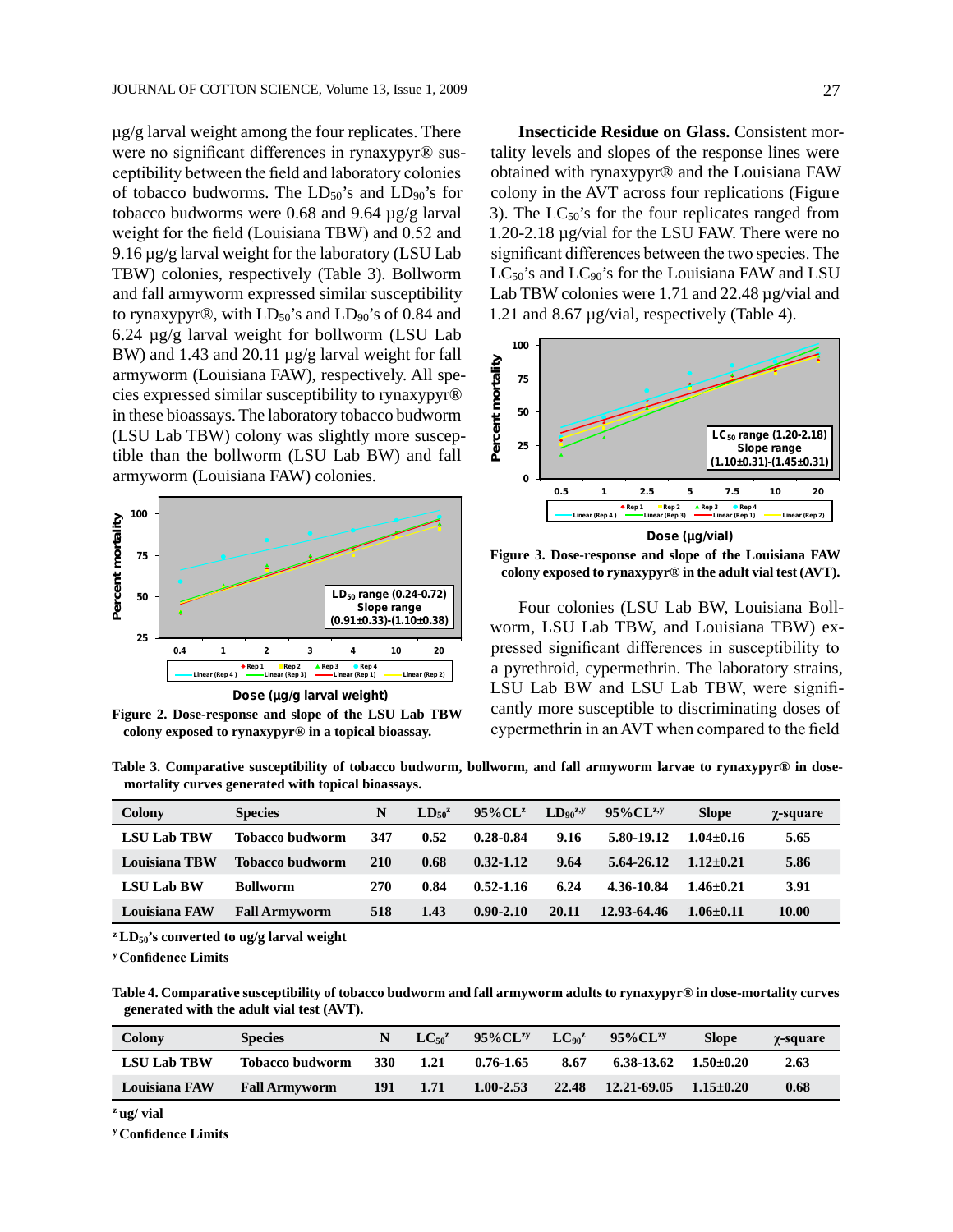strains (Louisiana TBW and Louisiana BW) of both species (Figure 4A). No susceptibility differences to rynaxypyr® were noted between tobacco budworm (field and laboratory) colonies or bollworm (field and laboratory) colonies (Figure 4B). The results suggest that cross-resistance is unlikely between rynaxypyr® and pyrethroids for these species.



**Figure 4. Bollworm and tobacco budworm (field and laboratory colonies) survival to discriminating doses of cypermethrin (A) and LC50's generated with rynaxypyr® treated diet (B).**

#### **Discussion**

Rynaxypyr® demonstrated very good activity at relatively low rates against all three major caterpillar pests of cotton evaluated in this study, including tobacco budworm, bollworm, and fall armyworm. Insecticidal activity of rynaxypyr<sup>®</sup> in these studies was similar to that reported by Lahm et al. (2007) during their initial classification of rynaxypyr® toxicity to selected lepidopteran targets. In laboratory studies,  $LC_{50}$ 's for rynaxypyr $\mathcal{D}(0.1$  ppm) were significantly lower when compared to two standard insecticides indoxacarb (1.5 ppm) and cypermethrin(13.5 ppm) in a insecticide-treated diet assay on a laboratory colony of tobacco budworm (Anonymous, 2007).

Rynaxypyr® has performed as well as or better than the standard insecticides for control of the Heliothine complex in cotton field trials (Bachelor et al., 2007; Hardke et al., 2008). Rynaxypyr® also

has demonstrated significant residual activity, protection from wash off, resistance to photo-degradation, and translaminar movement. In a field evaluating *Helicoverpa zea* control in tomatoes, 100% mortality was reported at 18 days after a single foliar application of rynaxypyr® (50 g ai/ha) compared to 77, 70, and 13% mortality with methoxyfenozide (135g ai/ ha), esfenvalerate (56 g ai/ha), and spinosad (75 g ai/ ha), respectively, (Anonymous, 2007). Rynaxypyr® is effective against other lepidopteran species (beet armyworm and soybean looper) that are occasional U. S. cotton pests (Anonymous, 2007).

Rynaxypyr® could be an excellent option for IRM strategies as an additional class of chemistry and mode of action for management of lepidopteran pests in cotton. The high degree of mammalian safety, relatively low use rates compared to standard insecticides (pyrethroids, organophosphates, and carbamates), long residual properties, and broad spectrum of activity against lepidopteran pests will make rynaxypyr® an excellent control option in an overall integrated pest management system (Anonymous, 2007). Rynaxypyr® also has an excellent environmental profile with low impact on fish, birds, and mammals and has demonstrated little or no toxicity to common beneficial arthropod species such as chrysopidae, coccinellidae, nabidae, lygaeidae, and braconidae or pollinators from the apidae family (Anonymous, 2007). Rynaxypyr® should also be a candidate insecticide for control of lepidopteran pests in other row crops and may be an excellent option in pest management situations where standard insecticides no longer provide adequate control.

The results of this study show that rynaxypyr® exhibits contact (AVT and topical bioassay) and ingestion (insecticide-treated diet) toxicity to the target insects. In addition, rynaxypyr® has demonstrated significant activity on adults of these species. All three bioassay methods produced usable dose-response curves and may be used for surveying changes in the rynaxypyr® susceptibility of these target pests. Nevertheless, the bioassay using insecticide-treated diet produced tighter confidence intervals and steeper slopes and generally a better fit of the data to the probit model as indicated by the chi-square values. Therefore, insecticidetreated diet was chosen as the preferred method for expanded research and will continue to be recommended in a standard protocol for surveying the rynaxypyr® susceptibility of lepidopteran pests.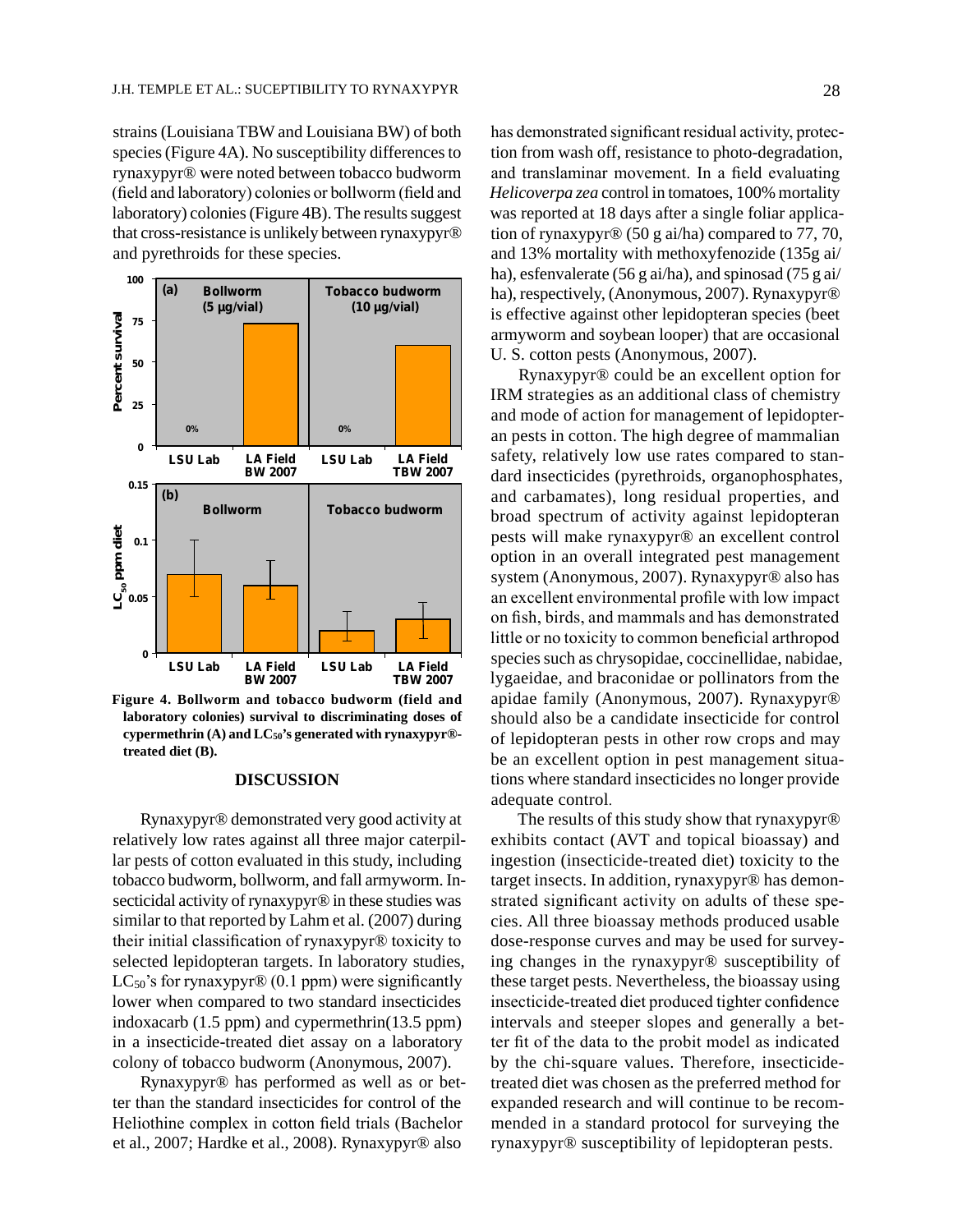Data generated from the present study comprise initial efforts in establishing baseline susceptibility to rynaxypyr® that can be used as reference points for future monitoring programs associated with field populations of tobacco budworm, bollworm, and fall armyworm. These insects are polyphagous and feed on a wide variety of food and fiber crops. Current efforts are underway to register this product and other diamide chemistry with modes of action similar to rynaxypyr in many fruit, vegetable, and row crops. Proactive insecticide susceptibility surveys should be established against all target pests to sustain the durability and efficacy of rynaxypyr® and related products. These results will serve as baseline data for detection of changes in rynaxypyr® susceptibility to these insects, regardless of commodity or geography.

#### **CONCLUSIONS**

The purpose of this study was to evaluate the contact (larvae and adults) and ingestion (larvae) activity of rynaxypyr® against several economically important lepidopteran pests of cotton. The data from this study indicate that rynaxypyr® expresses contact and ingestion activities against tobacco budworm, bollworm, and fall armyworm at relatively low rates. These data will serve as a basis for future studies that monitor changes in susceptibility to rynaxypyr<sup>®</sup> in these pests. This novel insecticide should compliment the current foliar insecticide products used in conventional cotton and as a supplemental insecticide option in transgenic cotton cultivars.

#### **AcknowledgmentS**

We wish to thank the numerous student workers at the Macon Ridge Research Station and the LSU Department of Entomology for their assistance in these studies. We would also like to thank Kathleen Heldreth, Glenn Hammes, Tom Kuhar, John Van Dyun, Bob Williams, Chris Williams, Joe Saienni, and Greg Hannig for their cooperation in collecting and shipping field colonies. The financial support provided by the Louisiana State University Agricultural Center, Cotton Incorporated, Louisiana's cotton producers, and DuPont Crop Protection to complete this project is also appreciated. The authors also wish to express appreciation to Fangneng

Huang, Jeff Davis, and Jarrod Hardke for providing critical reviews of this manuscript. This manuscript is published with the approval of the Director of the Louisiana Agricultural Experiment Station as manuscript number 2008-234-1848.

#### **DISCLAIMER**

Mention of a trademark, warranty, proprietary product of vendor does not constitute a guarantee by the Louisiana State University Agricultural Center and does not imply approval or recommendation of the product to the exclusion of others that may be suitable.

## **ABBREVIATIONS**

IRM (Insecticide Resistance Management), *Bt* (*Bacillus thuringiensis*), BW (Bollworm), TBW (Tobacco Budworm), FAW (Fall Armyworm), L:D (Light: Dark) HAE (Hours After Exposure), HAT (Hours After Treatment), DMSO (Dimethyl Sulfoxide), AVT (Adult Vial Test), LC (Lethal Concentration), LD (Lethal Dose) PPM (Parts Per Million)

### **References Cited**

- Abbott, W.S. 1925. A method for computing the effectiveness of an insecticide. J. Econ. Entomol. 18: 265-267.
- Anonymous. 2007. DuPont Rynaxypyr® insect control technical bulletin. [Online]. Available at http://www2.dupont. com/Production\_Agriculture/en\_ US/assets /downloads/ pdfs/ Rynaxypyr®\_Tech\_Bulletin.pdf (verified 17 Dec. 2008).
- Bachelor, J.S. and D.W. Mott. 2007. Efficacy of selected insecticides on conventional cotton vs. a Bollgard II variety against bollworm, 2006. Arthropod Management Tests 2007 [Online]. Volume 32, F(21). Available at http://www.entsoc.org/ Protected/AMT/members\_only/ AMT32/F/F21.pdf (verified 17 Dec. 2008).
- Brown, T.M., P.K. Bryson, D.S. Brickle, S. Pimprale, F. Arnette, M.E. Roof, J.T. Walker, and M.J. Sullivan. 1998. Pyrethroid-resistant *Helicoverpa zea* and transgenic cotton in South Carolina. Crop Protection 17: 441-445.
- Cordova, D., E.A. Benner, M.D. Sacher, J.J. Rauh, J.S. Sopa, G.P. Lahm, T.P. Selby, T.M. Stevenson, L. Flexner, S. Gutteridge, D.F. Rhoades, L. Wu, R.M. Smith, and Y. Tao. 2006. Anthranilic diamides: a new class of insecticides with a novel mode of action, ryanodine receptor activation. Pestic. Biochem. Physiol. 84: 196-214.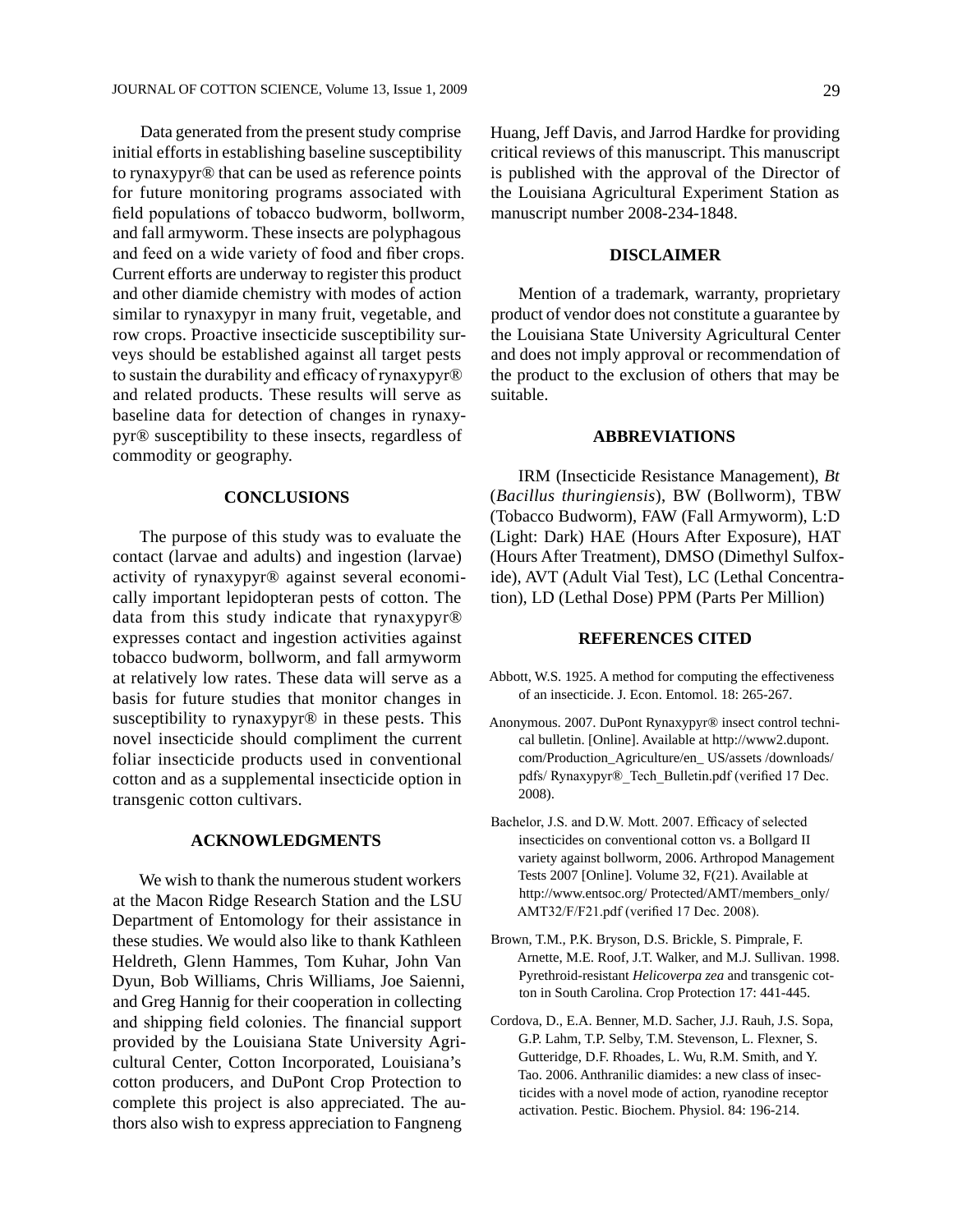- Cordova, D., E.A. Benner, M.D. Sacher, J.J. Rauh, J.S. Sopa, G.P. Lahm, T.P. Selby, T.M. Stevenson, L. Flexner, T. Caspar, J.J. Ragghianti, S. Gutteridge, D.F. Rhoades, L. Wu, R.M. Smith, and Y. Tao. 2007. Elucidation of the mode of action of Rynaxypyr®, a selective ryanodine receptor activator, pp.121-126. *In* H. Ohkawa, H. Miyagawa, and P. W. Lee [Eds.], *Pesticide Chemistry, Crop Protection, Public Health, and Environmental Safety*. Wiley-VCH Verlag GmbH & C0. KGaA, Weinheim, Germany.
- Elzen, G.W., B.R. Leonard, J.B. Graves, E. Burris, and S. Micinski. 1992. Resistance to pyrethroid, carbamate, and organophosphate insecticides in field populations of tobacco budworm (Lepidoptera: Noctuidae) in 1990. J. Econ. Entomol. 85: 2064-2072.
- ffrench-Constant, R.H., and R.T. Roush. 1990. Resistance detection and documentation: the relative roles of pesticidal and biochemical assays, pp. 4-38. *In* R. T. Roush and B. E. Tabashnik [Eds.], *Pesticide Resistance in Arthropods*. Chapman and Hall, New York, New York and London, United Kingdom.
- Graves, J.B., B.R. Leonard, A.M. Pavloff, G. Burris, K. Ratchford, and S. Micinski. 1988. Monitoring pyrethroid resistance in tobacco budworm in Louisiana during 1987: resistance management implications. J. Agric. Entomol. 5: 109-115.
- Hardke, J.T., G.M. Lorenz, C.K. Colwell, C.M. Shelton, and R.M. Edmunds. 2008. Evaluation of selected insecticides for control of heliothines in Bt and non-Bt cotton, 2006. Arthropod Management Tests 33: F23. [Online]. http:// www.entsoc.org/Protected/AMT/ AMT33/Text/amt33. asp?Report=F23. (verified 17 Dec. 2008).
- Hutchison, W.D. 2005. Vegetable insect summary for Minnesota, 2005: European corn borer and corn earworm. Minnesota fruit and vegetable IPM news. Vol. 2(15): 3-4. University of Minnesota, St. Paul, MN.
- Hutchison, W.D., E.C. Burkness, B. Jensen, B.R. Leonard, J. Temple, D.R. Cook, R.A. Weinzierl, R.E Foster, T.L. Rabaey, and B.R. Flood. 2007. Evidence for decreasing *Helicoverpa zea* susceptibility to pyrethroid insecticides in the Midwestern United States. Plant Health Progress [Online]. Available at: http://www.plantmanagementnetwork.org/sub/php/symposium/hzea/decrease/decrease. pdf . (verified 17 Dec. 2008).
- Lahm, G.P., T.P. Selby, J.H. Freudenberger, T.M. Stevenson, B.J. Myers, G. Seburyamo, B.K. Smith, L.Flexner, C.E. Clark, and D. Cordova. 2005. Insecticidal anthranilic diamides: a new class of potent ryanodine receptor activators. Bioorganic & Medic. Chem. Letters 15: 4898-4906.
- Lahm, G.P., T.M. Stevenson, T.P. Selby, J.H. Freudenberger, C.M. Dubas, B.K. Smith, D. Cordova, L. Flexner, C.E. Clark, C.A. Bellin, and J.G. Hollingshaus. 2007. Rynaxypyr®: A new anthranilic diamide insecticide acting at the rynanodine receptor, pp.111-120. *In* H. Ohkawa, H. Miyagawa, and P. W. Lee [Eds.], *Pesticide Chemistry, Crop Protection, Public Health, and Environmental Safety*. Wiley-VCH Verlag GmbH & C0. KGaA, Weinheim, Germany.
- Leonard, B.R., S. Micinski, and R.D. Bagwell. 2003. Beyond Bollgard: Insect-resistant varieties. Louis. Agric. 46(4): 38-39. LSU AgCenter, Baton Rouge, LA.
- LeOra Software. 2006. POLO-Plus. A user's guide to Probit or Logit analysis. LeOra Software, Berkeley, CA.
- Pietrantonio, P.V., T. Junek, R. Parker, C.G. Sansone, A. Cranmer, G. Cronholm, G. Moore, D. Mott, E. Nino, P. Porter, K. Siders, N. Troxclair, R.R. Minzenmayer. 2005. Monitoring for pyrethroid resistance in bollworm (*Helicoverpa zea*) in Texas-2004, pp. 1617-1629. *In* Proc. Beltwide Cotton Conf., New Orleans, LA. 4-7 Jan. 2005. Natl. Cotton Counc. Am. Memphis, TN.
- Plapp, F.W., G.M. McWhorter, and W.H. Vance. 1987. Monitoring for pyrethroid resistance in the tobacco budworm in Texas-1986, pp. 324-326. *In* Proc. Beltwide Cotton Conf., Dallas, TX. 5-8 Jan. 1987. Natl. Cotton Counc. Am., Memphis, TN.
- Plapp, F.W., Jr., J.A. Jackman, C. Campanhola, R.E. Frisbie, J.B. Graves, R.G. Luttrell, W.F. Kitten and M. Wall. 1990. Monitoring and management of pyrethroid resistance in tobacco budworm (Lepidoptera: Noctuidae) in Texas, Mississippi, Louisiana, Arkansas, and Oklahoma. J. Econ. Entomol. 83: 335-341.
- Sparks, T. C. 1981. Development of resistance in *Heliothis zea* and *Heliothis virescens* in North America. Bull. Entomol. Soc. Am. 27:186-192.
- Stewart, S. D., K. S. Knighten, and F. M. Davis. 2000. Efficacy of Bt cotton expressing two insecticidal proteins of *Bacillus thuringiensis* Berliner on selected caterpillar pests, pp. 1043-1049. *In* Proc. Beltwide Cotton Conf., San Antonio, TX 4-8 Jan. 2000. Natl. Cotton Counc. Am., Memphis, TN.
- Temple, J.H., D.R. Cook, P.L. Bommireddy, S. Micinski, W. Waltman, A.M. Stewart, B. Garber, and B.R. Leonard. 2006. Monitoring cypermethrin susceptibility in Louisiana bollworm 2004-2005, pp. 1236-1240. *In* Proc. Beltwide Cotton Conf., San Antonio, TX. 3-6 Jan. 2006. Natl. Cotton Counc. Am., Memphis, TN.